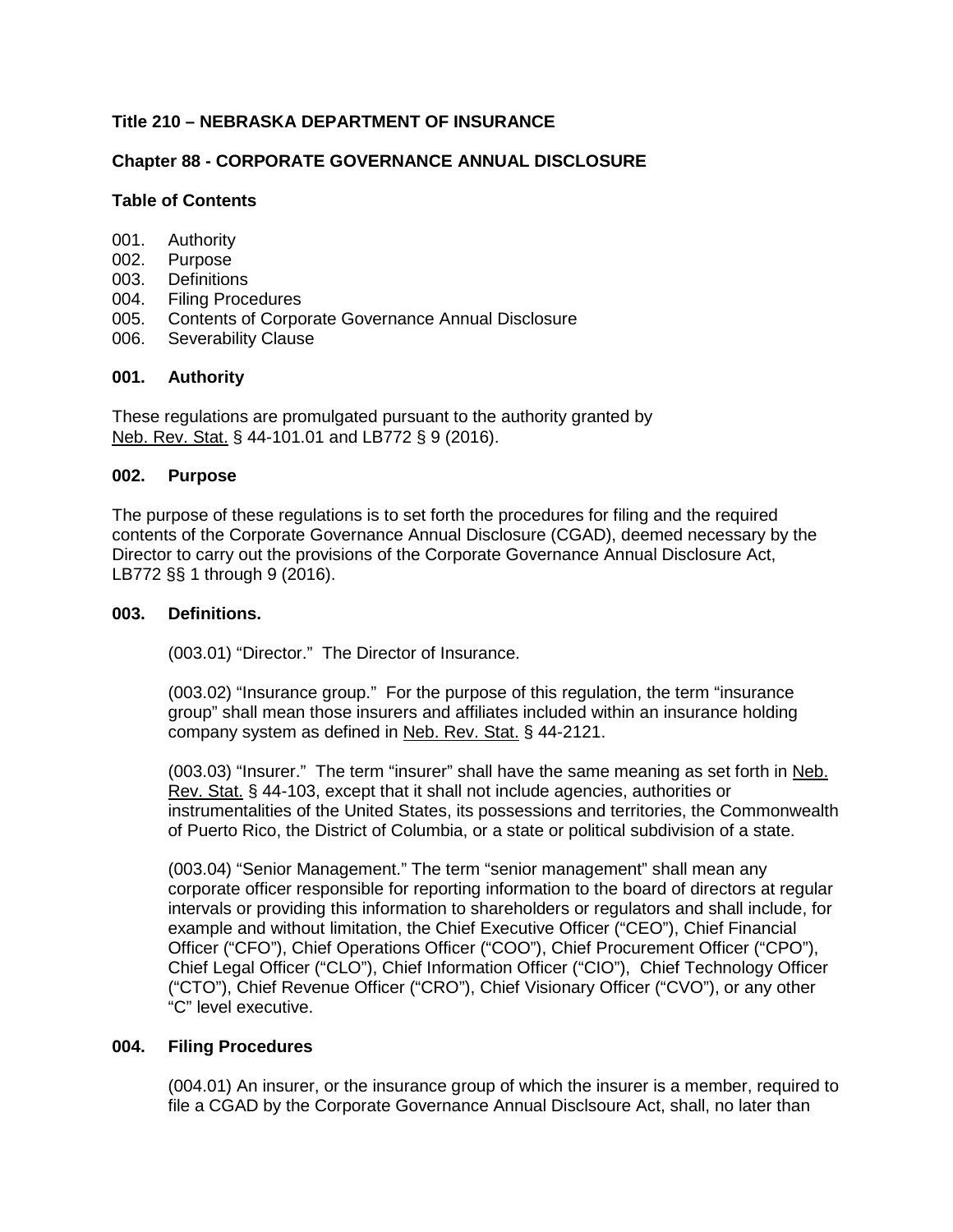June 1 of each calendar year, submit to the Director a CGAD that contains the information described in 005 of these regulations.

(004.02) The CGAD must include a signature of the insurer's or insurance group's chief executive officer or corporate secretary attesting to the best of that individual's belief and knowledge that the insurer or insurance group has implemented the corporate governance practices and that a copy of the CGAD has been provided to the insurer's or insurance group's Board of Directors (hereafter "Board") or the appropriate committee thereof.

(004.03) The insurer or insurance group shall have discretion regarding the appropriate format for providing the information required by these regulations and is permitted to customize the CGAD to provide the most relevant information necessary to permit the Director to gain an understanding of the corporate governance structure, policies and practices utilized by the insurer or insurance group.

(004.04) For purposes of completing the CGAD, the insurer or insurance group may choose to provide information on governance activities that occur at the ultimate controlling parent level, an intermediate holding company level and/or the individual legal entity level, depending upon how the insurer or insurance group has structured its system of corporate governance. The insurer or insurance group is encouraged to make the CGAD disclosures at the level at which the insurer's or insurance group's risk appetite is determined, or at which the earnings, capital, liquidity, operations, and reputation of the insurer are overseen collectively and at which the supervision of those factors are coordinated and exercised, or the level at which legal liability for failure of general corporate governance duties would be placed. If the insurer or insurance group determines the level of reporting based on these criteria, it shall indicate which of the three criteria was used to determine the level of reporting and explain any subsequent changes in level of reporting.

 $(004.05)$  Notwithstanding  $(004.01)$ , and as outlined in LB772 § 4 (2016), if the CGAD is completed at the insurance group level, then it must be filed with the lead state of the group as determined by the procedures outlined in the most recent Financial Analysis Handbook adopted by the NAIC. In these instances, a copy of the CGAD must also be provided to the chief regulatory official of any state in which the insurance group has a domestic insurer, upon request.

(004.06) An insurer or insurance group may comply with this section by referencing other existing documents (e.g., own risk solvency assessment summary report, Holding Company Form B or F Filings, Securities and Exchange Commission (SEC) Proxy Statements, foreign regulatory reporting requirements, etc.) if the documents provide information that is comparable to the information described in 005. The insurer or insurance group shall clearly reference the location of the relevant information within the CGAD and attach the referenced document if it is not already filed or available to the regulator.

(004.07) Each year following the initial filing of the CGAD, the insurer or insurance group shall file an amended version of the previously filed CGAD indicating where changes have been made. If no changes were made in the information or activities reported by the insurer or insurance group, the filing should so state.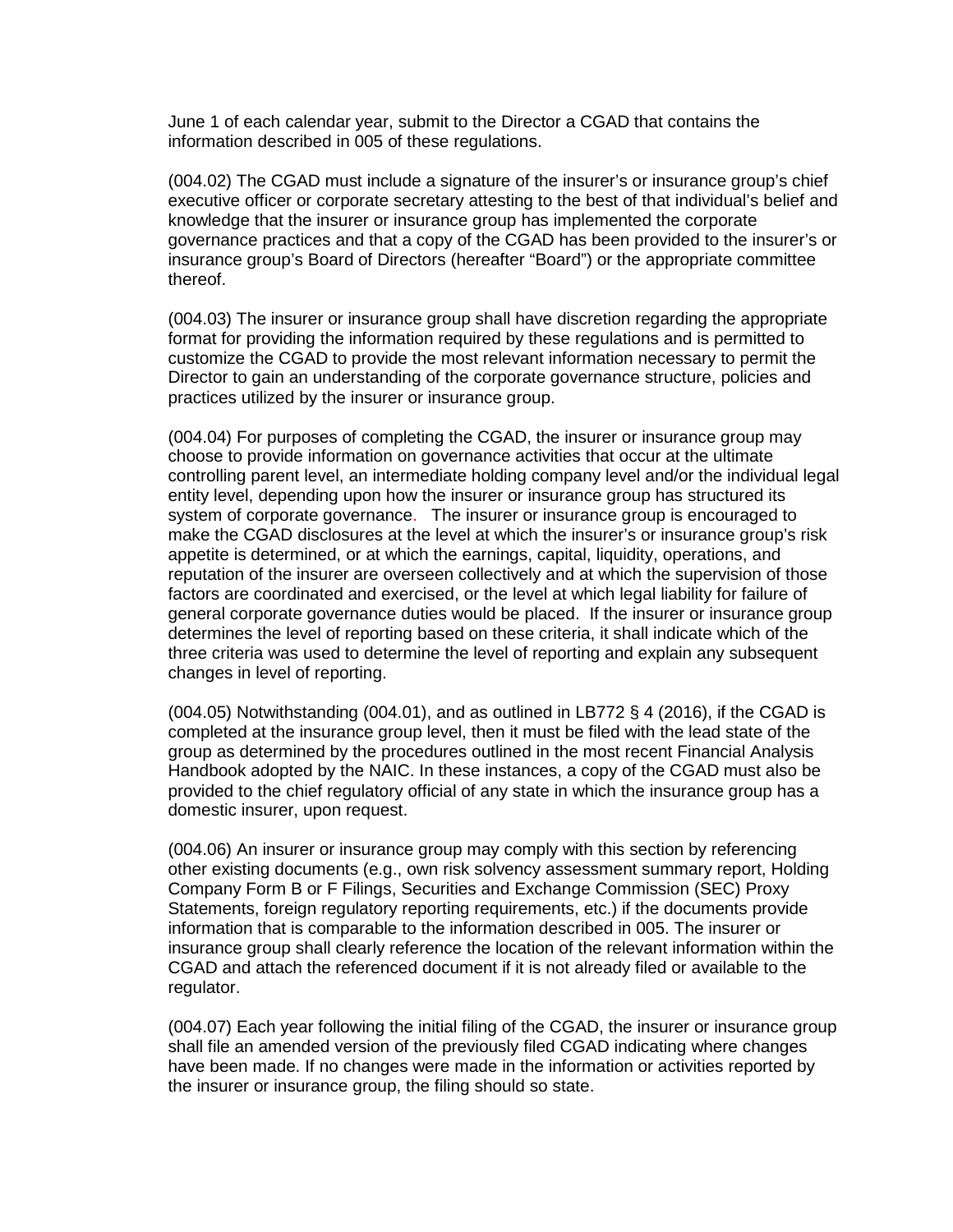#### **005. Contents of Corporate Governance Annual Disclosure**

(005.01) The insurer or insurance group shall be as descriptive as possible in completing the CGAD, with inclusion of attachments or example documents that are used in the governance process, since these may provide a means to demonstrate the strengths of their governance framework and practices.

(005.02) The CGAD shall describe the insurer's or insurance group's corporate governance framework and structure including consideration of the following.

(005.02(A)) The Board and various committees thereof ultimately responsible for overseeing the insurer or insurance group and the level(s) at which that oversight occurs (e.g., ultimate control level, intermediate holding company, legal entity, etc.). The insurer or insurance group shall describe and discuss the rationale for the current Board size and structure; and

(005.02(B)) The duties of the Board and each of its significant committees and how they are governed (e.g., bylaws, charters, informal mandates, etc.), as well as how the Board's leadership is structured, including a discussion of the roles of Chief Executive Officer (CEO) and Chairman of the Board within the organization.

(005.03) The insurer or insurance group shall describe the policies and practices of the most senior governing entity and significant committees thereof, including a discussion of the following factors:

(005.03(A)) How the qualifications, expertise and experience of each Board member meet the needs of the insurer or insurance group.

(005.03(B)) How an appropriate amount of independence is maintained on the Board and its significant committees.

(005.03(C)) The number of meetings held by the Board and its significant committees over the past year as well as information on director attendance.

(005.03(D)) How the insurer or insurance group identifies, nominates and elects members to the Board and its committees. The discussion should include, for example:

(005.03(D)(1)) Whether a nomination committee is in place to identify and select individuals for consideration.

(005.03(D)(2)) Whether term limits are placed on directors.

(005.03(D)(3)) How the election and re-election processes function.

(005.03(D)(4)) Whether a Board diversity policy is in place and if so, how it functions.

(005.03(E)) The processes in place for the Board to evaluate its performance and the performance of its committees, as well as any recent measures taken to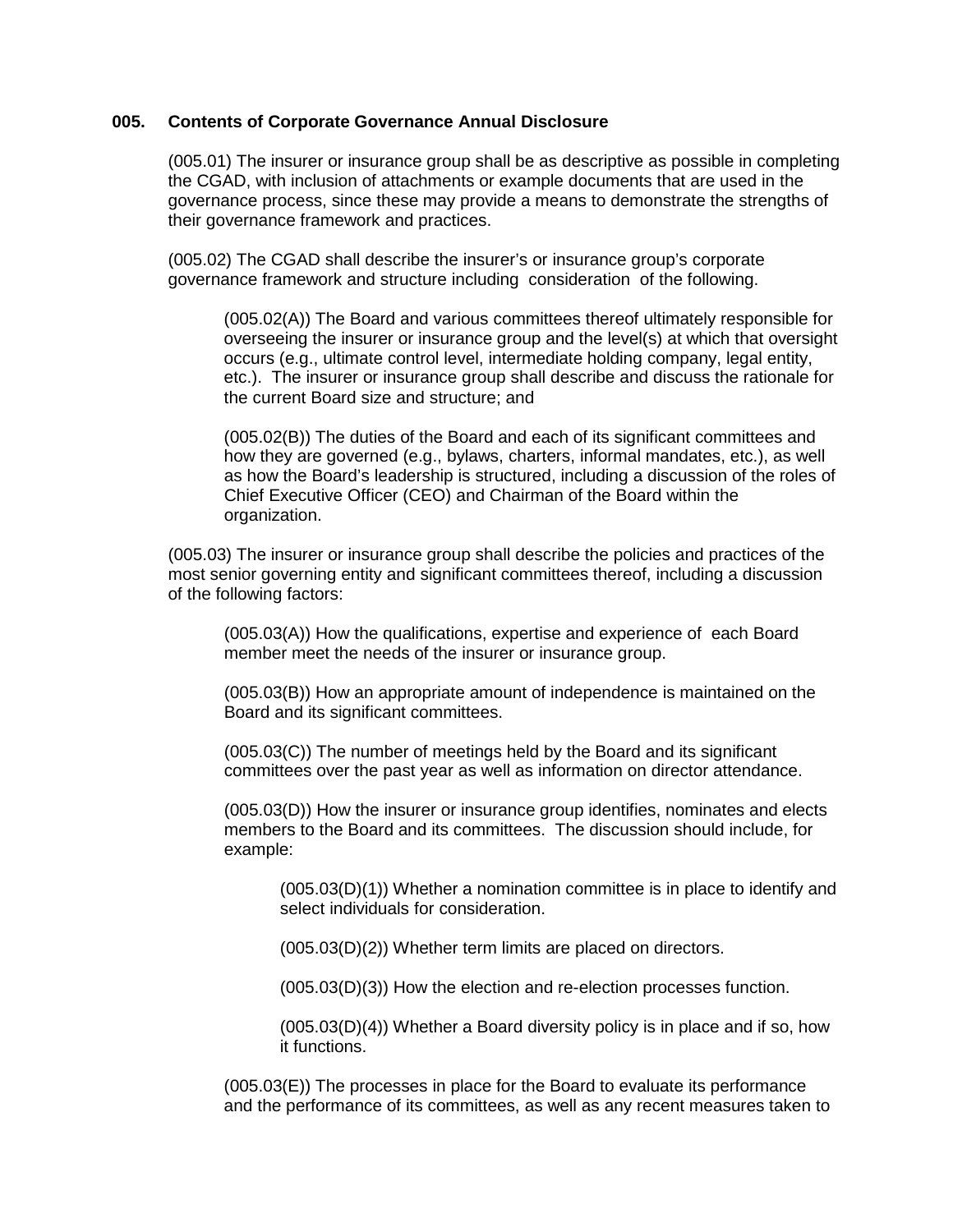improve performance (including any Board or committee training programs that have been put in place).

(005.04) The insurer or insurance group shall describe the policies and practices for directing Senior Management, including a description of the following factors:

(005.04(A)) Any processes or practices (i.e., suitability standards) to determine whether officers and key persons in control functions have the appropriate background, experience and integrity to fulfill their prospective roles, including:

(005.04(A)(1)) Identification of the specific positions for which suitability standards have been developed and a description of the standards employed.

(005.04(A)(2) Any changes in an officer's or key person's suitability as outlined by the insurer's or insurance group's standards and procedures to monitor and evaluate such changes.

(005.04(B)) The insurer's or insurance group's code of business conduct and ethics, the discussion of which considers, for example:

(005.04(B)(1)) compliance with laws, rules, and regulations; and

(005.04(B)(2)) proactive reporting of any illegal or unethical behavior.

(005.04(C)) The insurer's or insurance group's processes for performance evaluation, compensation and corrective action to ensure effective senior management throughout the organization, including a description of the general objectives of significant compensation programs and what the programs are designed to reward. The description shall include sufficient detail to allow the Director to understand how the organization ensures that compensation programs do not encourage and/or reward excessive risk taking. Elements to be discussed may include, for example:

(005.04(C)(1)) The Board's role in overseeing management compensation programs and practices.

(005.04(C)(2)) The various elements of compensation awarded in the insurer's or insurance group's compensation programs and how the insurer or insurance group determines and calculates the amount of each element of compensation paid;

(005.04(C)(3)) How compensation programs are related to both company and individual performance over time;

(005.04(C)(4)) Whether compensation programs include risk adjustments and how those adjustments are incorporated into the programs for employees at different levels;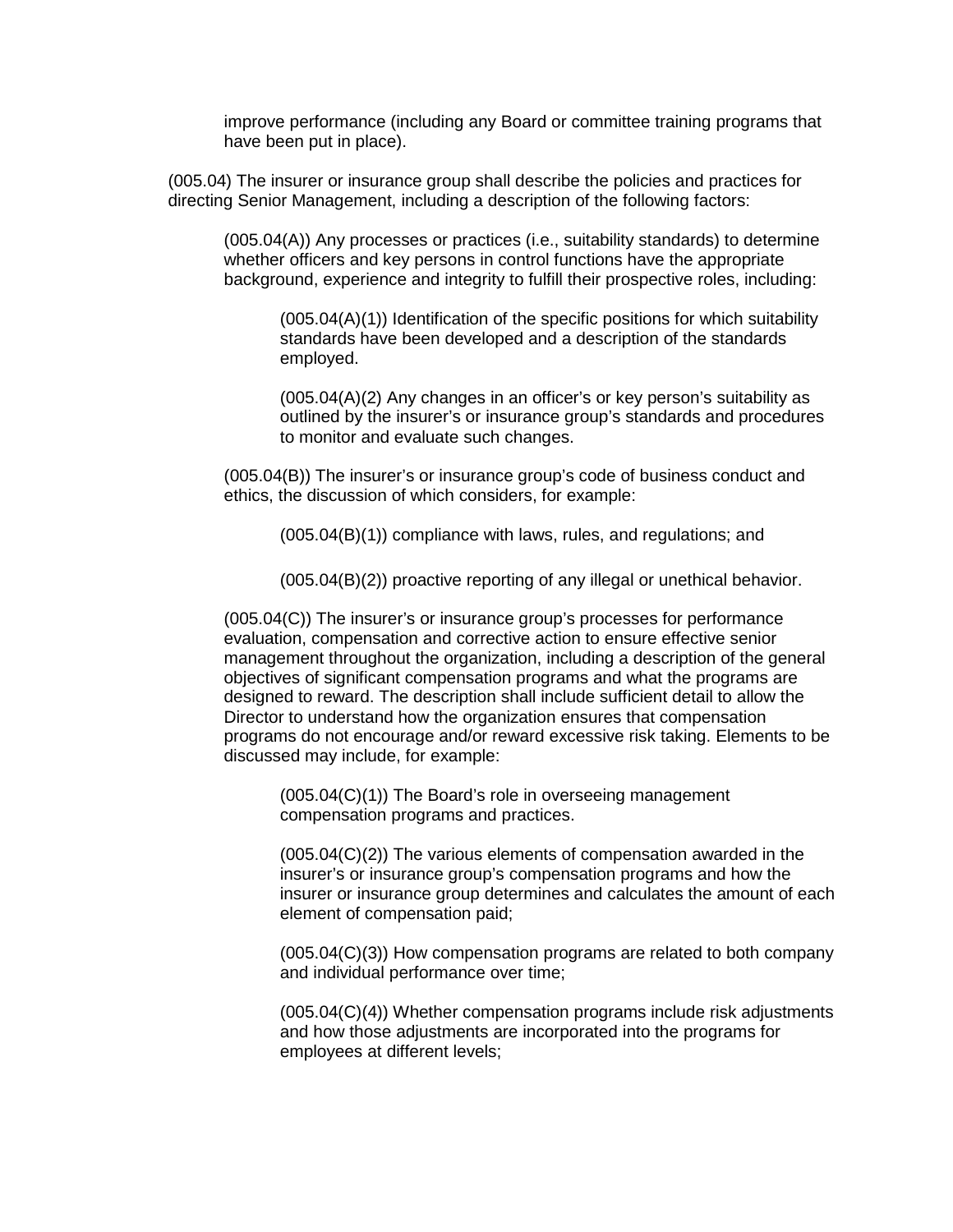(005.04(C)(5)) Any clawback provisions built into the programs to recover awards or payments if the performance measures upon which they are based are restated or otherwise adjusted;

(005.04(C)(6)) Any other factors relevant in understanding how the insurer or insurance group monitors its compensation policies to determine whether its risk management objectives are met by incentivizing its employees.

(005.04(D)) The insurer's or insurance group's plans for CEO and Senior Management succession.

(005.05) The insurer or insurance group shall describe the processes by which the Board, its committees and Senior Management ensure an appropriate amount of oversight to the critical risk areas impacting the insurer's business activities, including a discussion of:

(005.05(A)) How oversight and management responsibilities are delegated between the Board, its committees and Senior Management;

(005.05(B)) How the Board is kept informed of the insurer's strategic plans, the associated risks, and steps that Senior Management is taking to monitor and manage those risks;

(005.05(C)) How reporting responsibilities are organized for each critical risk area. The description should allow the Director to understand the frequency at which information on each critical risk area is reported to and reviewed by Senior Management and the Board. This description may include, for example, the following critical risk areas of the insurer:

(005.05(C)(1)) Risk management processes (An own risk solvency assessment summary report filer may refer to its own risk solvency assessment summary report pursuant to the Risk Management and Own Risk and Solvency Assessment Act, Neb. Rev. Stat. §§ 44-9001 through 44-9011);

(005.05(C)(2)) Actuarial function;

(005.05(C)(3)) Investment decision-making processes;

(005.05(C)(4)) Reinsurance decision-making processes;

(005.05(C)(5)) Business strategy/finance decision-making processes;

(005.05(C)(6)) Compliance function;

(005.05(C)(7)) Financial reporting/internal auditing; and

(005.05(C)(8)) Market conduct decision-making processes.